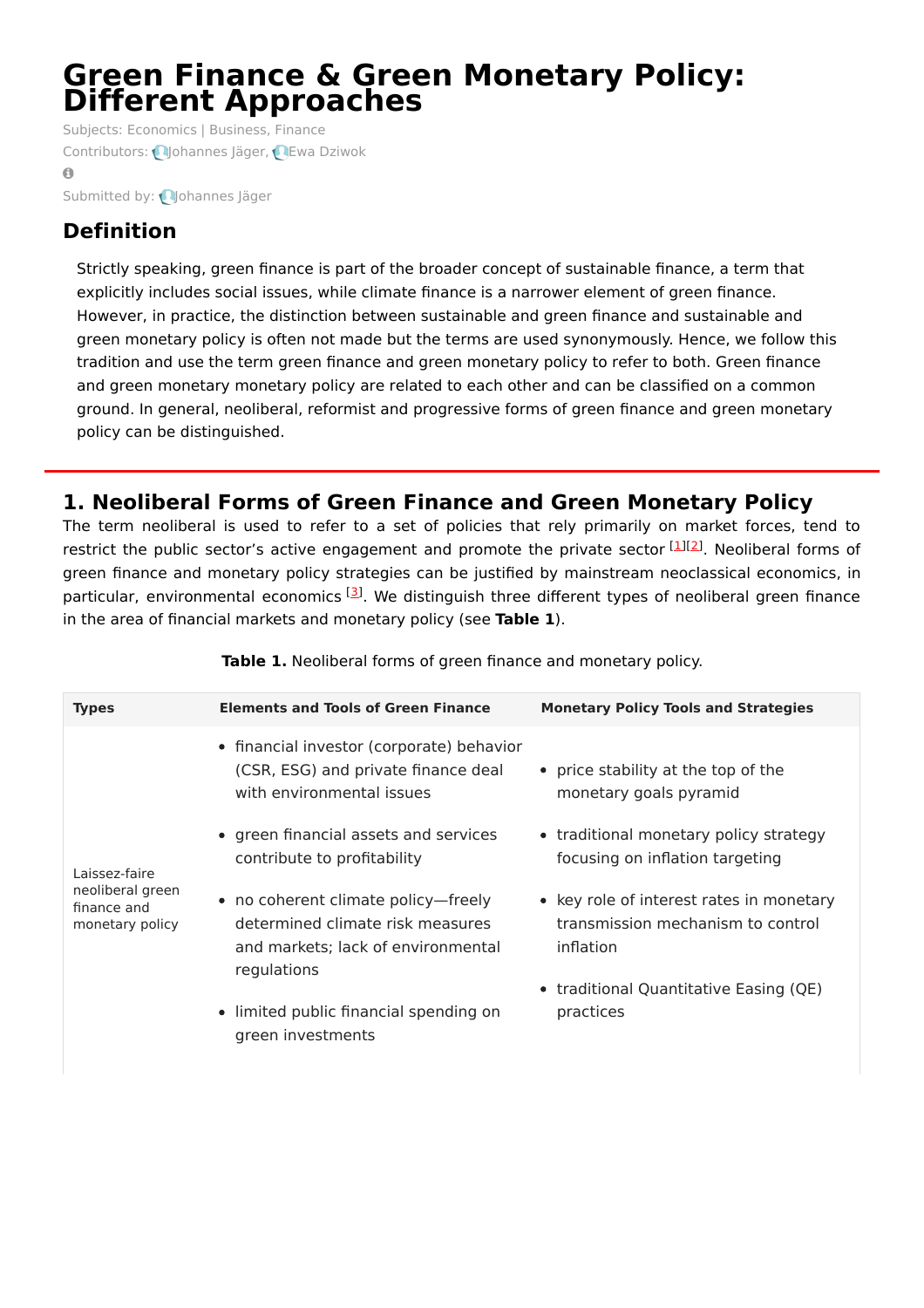| <b>Types</b>                                                        | <b>Elements and Tools of Green Finance</b>                                                                                                                                                                                                                | <b>Monetary Policy Tools and Strategies</b>                                                                                                                                                                                                 |
|---------------------------------------------------------------------|-----------------------------------------------------------------------------------------------------------------------------------------------------------------------------------------------------------------------------------------------------------|---------------------------------------------------------------------------------------------------------------------------------------------------------------------------------------------------------------------------------------------|
|                                                                     | • environmental problems are caused<br>by externalities and should be<br>internalized                                                                                                                                                                     | • traditional monetary policy<br>instruments enhanced by green QE<br>and targeted longer-term green<br>refinancing operations                                                                                                               |
| Standard<br>neoliberal green<br>finance and<br>monetary policy      | • (indirectly) subsidizing private sector<br>through tax reduction or tax credits<br>for environment friendly production                                                                                                                                  | • reduction of minimal capital<br>requirements for green lending                                                                                                                                                                            |
|                                                                     | • support private green investment via<br>green subsidies, guarantees,<br>socialization of private debt, etc.                                                                                                                                             | • proposals of a Central Bank Digital<br>Currency (CBDC) that can be used to<br>target specific private green<br>investment                                                                                                                 |
| Market-making<br>neoliberal green<br>finance and<br>monetary policy | • implementation of regulations<br>supporting the development of<br>private green finance<br>• market-making, transparent, non-<br>binding standards and measures of<br>climate risk assessment and<br>management<br>• official taxonomies defining green | • obligatory inclusion of climate risk and<br>climate-related risks into overall risk<br>assessment in the financial sector<br>• integrating sustainability factors into<br>central bank portfolio management to<br>green the balance sheet |
|                                                                     | activities and environmental risks                                                                                                                                                                                                                        |                                                                                                                                                                                                                                             |

#### **1.1. Laissez-Faire Neoliberal Green Finance and Green Monetary Policy**

Laissez-faire neoliberal green finance expects that individual behavior of corporations, e.g., in the areas of corporate social responsibility (CSR) and/or financial investment strategies following ESG (environmental, social and governance) criteria, are effective in managing environmental problems. This is very much in line with the idea that financial investors' behaviors are a central element in dealing with environmental problems as promoted by private investors such as Larry Fink, CEO of BlackRock [\[4](#page-7-1)], as well as by banking supervisory institutions such as the European Banking Authority (EBA) <sup>[\[5](#page-7-2)]</sup>.

This optimistic perspective regarding the potential of private (financial) agents can be criticized within the neoliberal perspective itself<sup>[\[6](#page-7-3)]</sup>. The assumption that voluntary "green" investment behavior makes a difference is largely at odds with the efficient market hypothesis <sup>[\[7](#page-7-4)]</sup>, the dominant perspective regarding the functioning of financial markets today. This perspective suggests that the prices of financial assets are not determined by the demand for them but by rational expectations regarding the future returns. The perspective holds that if some (or even many) market participants are irrational (or prefer green investment), the prices of financial assets, and hence, the investment conditions for different industries, will still be determined by the expected returns (and not by the demand for these assets). Individual strategies of investing in green bonds, shares or other financial instruments due to rebalancing effects are expected to have at best a minor impact on prices, financing conditions and the real economy [\[8](#page-7-5)]. In a less optimistic view, short- or medium-term deviations of equilibrium prices and market distortions may occur but only as a temporary phenomenon. Hence, while individual behavior in the form of green consumption changes the form of production and the structure of output, and therefore, undoubtedly has a positive environmental impact. This is far less the case of private green investment within the context of efficient financial markets. Therefore, it is not surprising that it is so difficult to find empirical evidence showing any significant effectiveness of private green investor behavior [\[9](#page-7-6)]. Based on a recent review of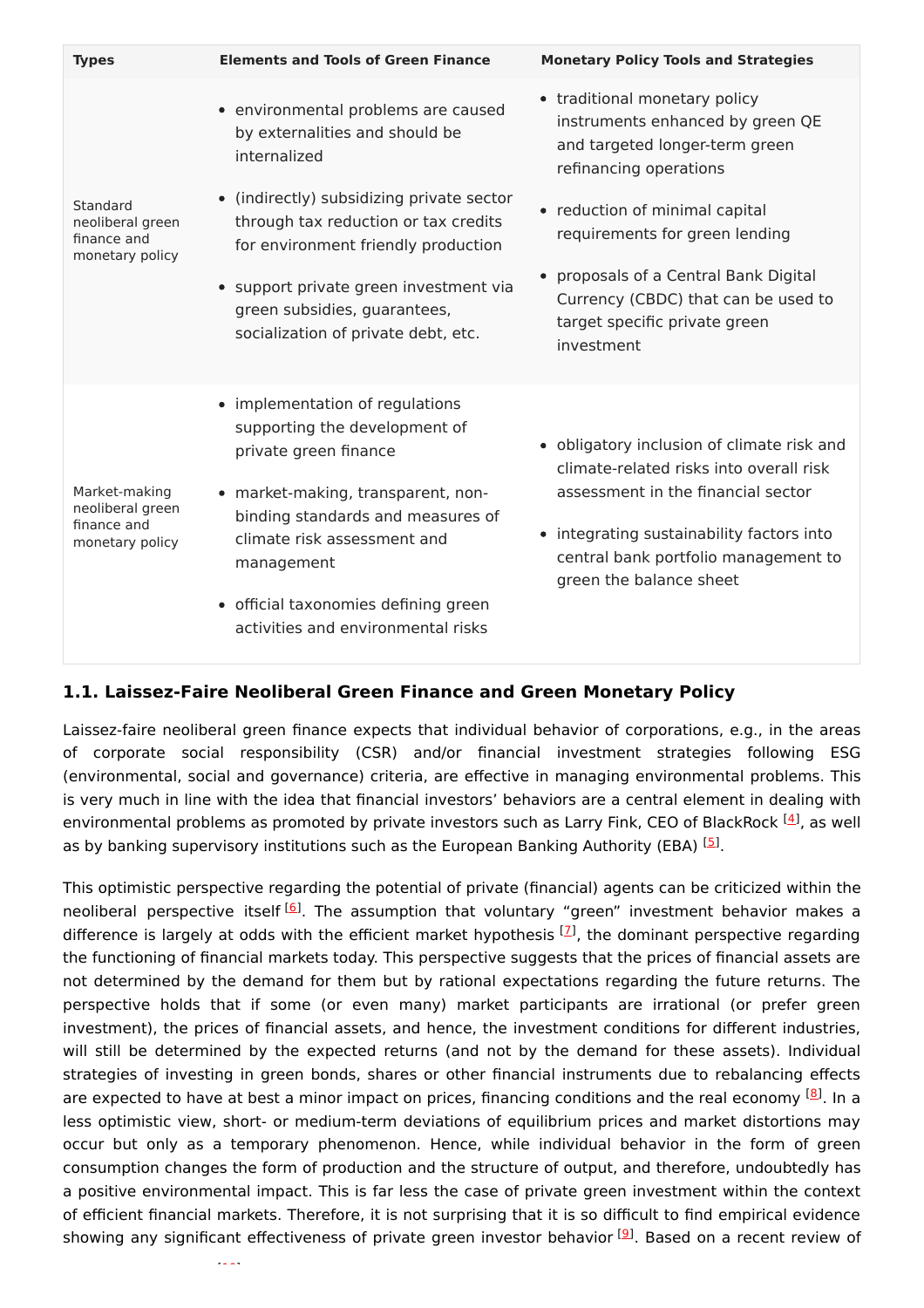empirical literature [\[10](#page-7-7)], investor impact is at best very modest and can be found most often when financial markets are not efficient and small or less-established firms face financing constraints. Notwithstanding this, it is often argued that such voluntary approaches by investors may help to solve global environmental problems. However, Weber and ElAlfy <sup>[[11](#page-7-8)]</sup> (p. 73) conclude that the promotion of green finance by financial industry takes place "[…] only as far as it has direct positive impact on the business or as long as it has positive impact on the reputation". This goes along with widely critiqued "greenwashing" in the financial sector [\[12](#page-7-9)], whereby companies offering green products continue to promote traditional "brown" products and "brown" investment is, consequently, not significantly constrained.

#### **1.2. Standard Neoliberal Green Finance and Green Monetary Policy**

This perspective encompasses a less radical and more conventional neoclassical view that builds on the assumption that environmental problems are caused by externalities that can be internalized by either taxes and/or subsidies [[13](#page-7-10)]. While taxes and/or increasing the costs for capital are considered reformist approaches, subsidies to companies and the financial sector are classified as standard neoliberal green finance because of the different distributional implications. In the context of green finance, this approach is reflected by promoting the (indirect) subsidization of private green investment as an effective policy approach [[14](#page-7-11)][\[15\]](#page-7-12). These subsidies can take the form of public guarantees such as de-risking Private-Public Partnerships (PPPs)<sup>[[16](#page-7-13)]</sup> or green credit guarantee schemes (GCGSs)<sup>[[17](#page-7-14)]</sup>. It is criticized that these measures use public money to increase profitability for private investors as has been the case in Africa <sup>[[18](#page-7-15)]</sup>. Directly supporting private investors tends to imply adverse effects on the distribution of income and wealth. This is why such an approach can be classified as standard neoliberal green finance.

In the area of monetary policy, a standard neoliberal approach supports using measures that improve financing conditions for private green investment. Such a strategy builds on traditional monetary policy measures and combines them with innovative instruments such as targeted longer-term green refinancing operations, green QE, a reduction in the minimal capital requirements for green lending, etc. . [[19](#page-7-16)][\[20\]](#page-7-17)[[21](#page-7-18)]

#### **1.3. Market-Making Neoliberal Green Finance and Green Monetary Policy**

Policies and regulations that create and support markets can be subsumed under the banner of marketmaking neoliberal green finance. Such policies do not just include regulations regarding property rights but also standards such as "green" taxonomies. Standardization measures are expected to increase transparency and facilitate the creation and functioning of markets and financial instruments [\[22](#page-7-19)]. This is expected to make markets work more effectively for environmental goals <a>[[23](#page-7-20)]</a>.

The EU taxonomy [[24\]](#page-7-21) is an important and well-developed example defining standardized criteria for classifying and rating green investments, allowing, for example, for the comparison of different (green) mutual funds. In developing the taxonomy, the EU relied heavily on input from private finance. The taxonomy is expected to provide a level playing field for the banking industry and improve its reputation in the context of accusations of greenwashing. In so doing, it should enhance business opportunities by increasing the demand for green financial products.

## **2. Reformist Forms of Green Finance and Green Monetary Policy**

The term reformist refers to approaches that deviate from a neoliberal perspective in that they are more skeptical of markets and see a more active role for the state in achieving environmental goals. Moreover, distributional effects of green finance and green monetary policies are considered important. Such reformist forms of green finance tend to put the costs onto private corporates and the financial sector while supporting less-wealthy households. Hence, contrary to standard neoliberal approaches, reformist green finance does not subsidize environmentally preferable activities but taxes those activities that are environmentally problematic (nevertheless compensating households where these taxes have problematic distributional effects) and uses financial resources for public environmental policies such as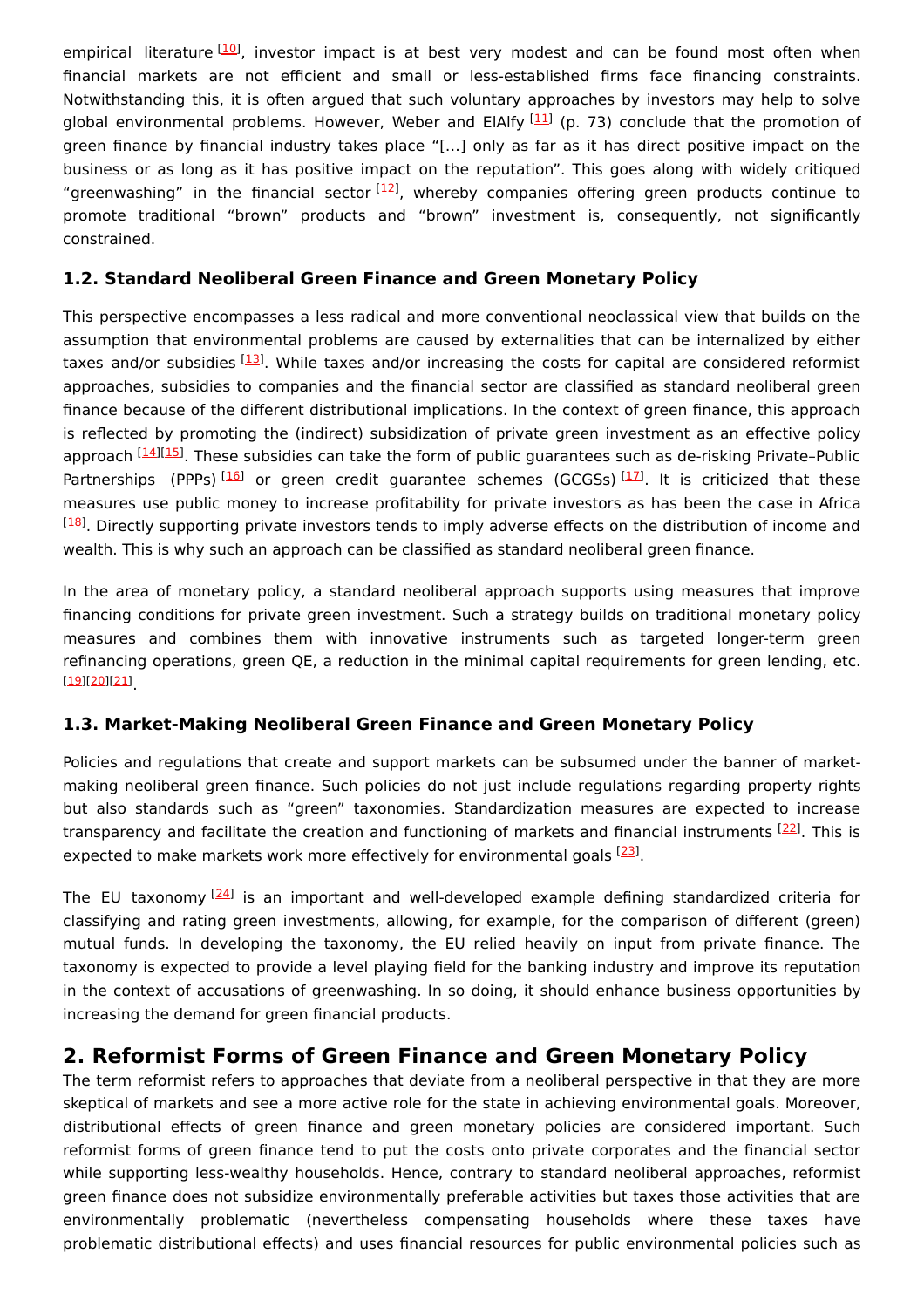the provision of green infrastructure. Moreover, within this reformist perspective, green finance is considered based on strict environmental rules rather than on the profit motive of investors. On a theoretical level, reformist approaches to green finance can be supported in part by neoclassical environmental economics but mainly by heterodox approaches to environmental issues [\[25](#page-7-22)][\[26](#page-7-23)]. A reformist approach restricts private capital flows and promotes the public provision of environmental goods (instead of private green finance and private sector investment). In the field of monetary policy, it encourages and supports public environmental investment strategies by central banks <a>[[27](#page-7-24)]</a>. Reformist green finance, hence, relies on two important pillars that are complementary: taxes and public finance, what we categorize as tax-based reformist public green finance, and command and control policies within the field of green finance, both in particular and in the economy in general (see **Table 2**).

| <b>Monetary Policy Tools and Strategies</b>                                                                                     |
|---------------------------------------------------------------------------------------------------------------------------------|
| • monetary policy directly supports<br>green public activities and<br>investments                                               |
| • central bank provides necessary<br>sources to transform the economy<br>towards sustainability                                 |
| monetary policy supports public<br>development banks                                                                            |
| • monetary policy provides strict rules<br>that encourage private banks to<br>support green productive investment               |
| • investment in the real economy is<br>promoted, non-supportive speculative<br>financial activities are restricted              |
| • cross-border capital controls are<br>essential to protect domestic<br>monetary policy against the threat of<br>instable flows |
|                                                                                                                                 |

**Table 2.** Reformist forms of green finance and monetary policy.

#### **2.1. Tax-Based Reformist Public Green Finance and Green Monetary Policy**

Instead of relying on subsidies as in the standard neoliberal approach, taxes on environmentally problematic activities are introduced <sup>[[28\]](#page-7-25)</sup>. This approach also considers the distributional implications of taxes and includes wealth and income taxes (including taxes on capital) as a central tool for raising funds for public investment in green activities. Financial resources are an important precondition for public ownership and public provision of infrastructure, e.g., in the energy sector or in the transport sector. This approach is expected to tackle environmental problems effectively <sup>[\[29](#page-7-26)]</sup>.

Although a neoclassical perspective considers environmental taxes targeting externalities to be a legitimate instrument, it is critical of increasing taxes on wealth and higher income groups in the economy as this is expected to affect the private sector negatively. In a critical political economy perspective, it can be argued that such a reformist policy, although not directly supporting the financial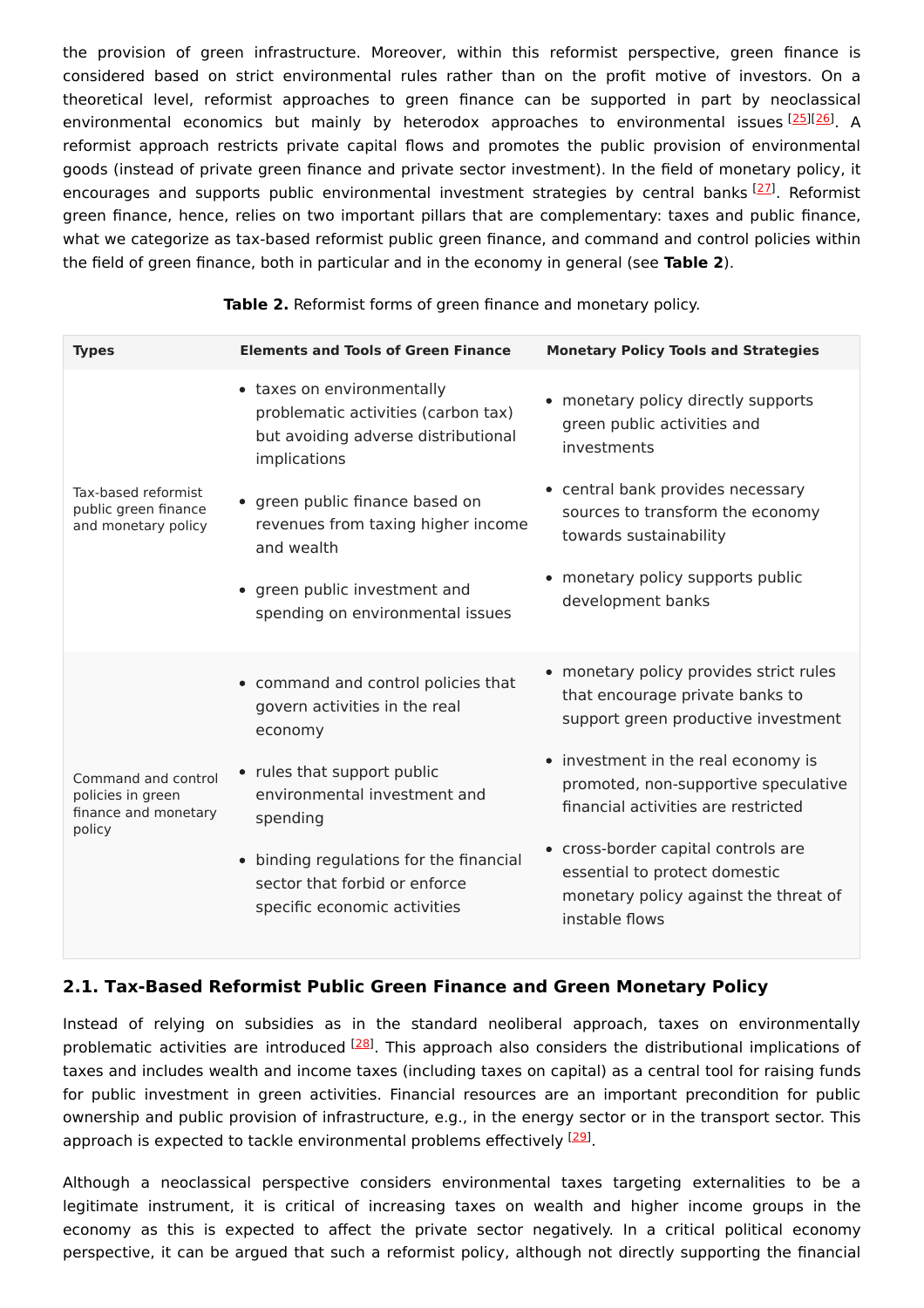sector, continues to support green private investment. Hence, it is a strategy that leads to green capitalism but does not combat environmental problems adequately <sup>[\[30\]](#page-8-0)</sup>.

The Green Deal proposed by the European Commission in December 2019 <sup>[\[31](#page-8-1)]</sup> mainly shares a neoliberal perspective but also contains some reformist elements. It proposes to reduce the risk of greenwashing by introducing standards but also argues that both public and private finance are required to transform the economy. For instance, it is intended for the European Investment Bank to increase the share of green loans from 25% to 50% of the overall portfolio. A "well-designed tax reform" (p. 17) is expected to further contribute to economic growth and increase resilience to climate changes.

#### **2.2. Command and Control Policies in Green Finance and Green Monetary Policy**

This reformist approach tries to change the context within which economic activities in the real or productive economy take place and expects that private finance responds accordingly. Hence, the starting point for introducing environmentally more friendly economic activities is not the financial sector but the rules that govern the activities in the real economy. Private sector finance follows and supports these policies. A central element of such a reformist approach includes binding regulations for the financial sector, which forbid or enforce specific financing activities [\[29](#page-7-26)]. The efficiency of such an approach is illustrated by successful environmental policies in the past that, for example, forbid the use of toxic substances or enforced technical standards for emissions, etc. <sup>[[32](#page-8-2)]</sup>.

However, in a neoclassical perspective, command and control policies are considered problematic. Against the background of neoclassical welfare economics, market-based instruments are preferred over command and control policies as they are considered to be less invasive and more efficient  $^{[3]}$  $^{[3]}$  $^{[3]}$ .

# **3. Progressive Forms of Green Finance and Monetary Policy**

Progressive forms of green finance tend to be supported by approaches in the broader critical political economy and critical ecology that are skeptical about the possible alignment between capitalist production and environmental sustainability <sup>[\[33](#page-8-3)]</sup>. Progressive green finance and monetary policy can be understood against the background of de-growth perspectives and proposals of a people's green new deal <sup>[[34](#page-8-4)]</sup> but also as being part of foundational thinking and strategies to contribute to a socio-ecological transformation <sup>[[35\]](#page-8-5)</sup>. Such an approach requires multiple and collective points of intervention, including the transformation of finance to fundamentally change the provision systems dominating under capitalism [[36](#page-8-6)]. The profit motive and capitalist accumulation should cease to be the dominant drivers in the economy. These are replaced by a rational way of dealing with nature based on democratic decision making. Instead of nationalist approaches, global cooperation and solidarity are seen as key to a sustainable economy that allows decent living conditions for all globally. Against the background of different transformation strategies [\[35](#page-8-5)][[36](#page-8-6)], progressive green finance and green monetary policy are needed, while reformist approaches may only represent a first step toward a socio-ecological transformation. Progressive green finance and green monetary policy rests on two essential pillars. Firstly, similar to reformist perspectives, strict environmental rules are considered essential. However, the norms should guarantee the access of all to a fair share of environmental resources and avoid an overuse of environmental resources at a global level. Global financial transfers based on international solidarity should support this. Secondly, a transformative global monetary and financial architecture is considered a central element to facilitate financing a global socio-ecological transition (see **Table 3**).

**Table 3.** Progressive forms of green finance and green monetary policy.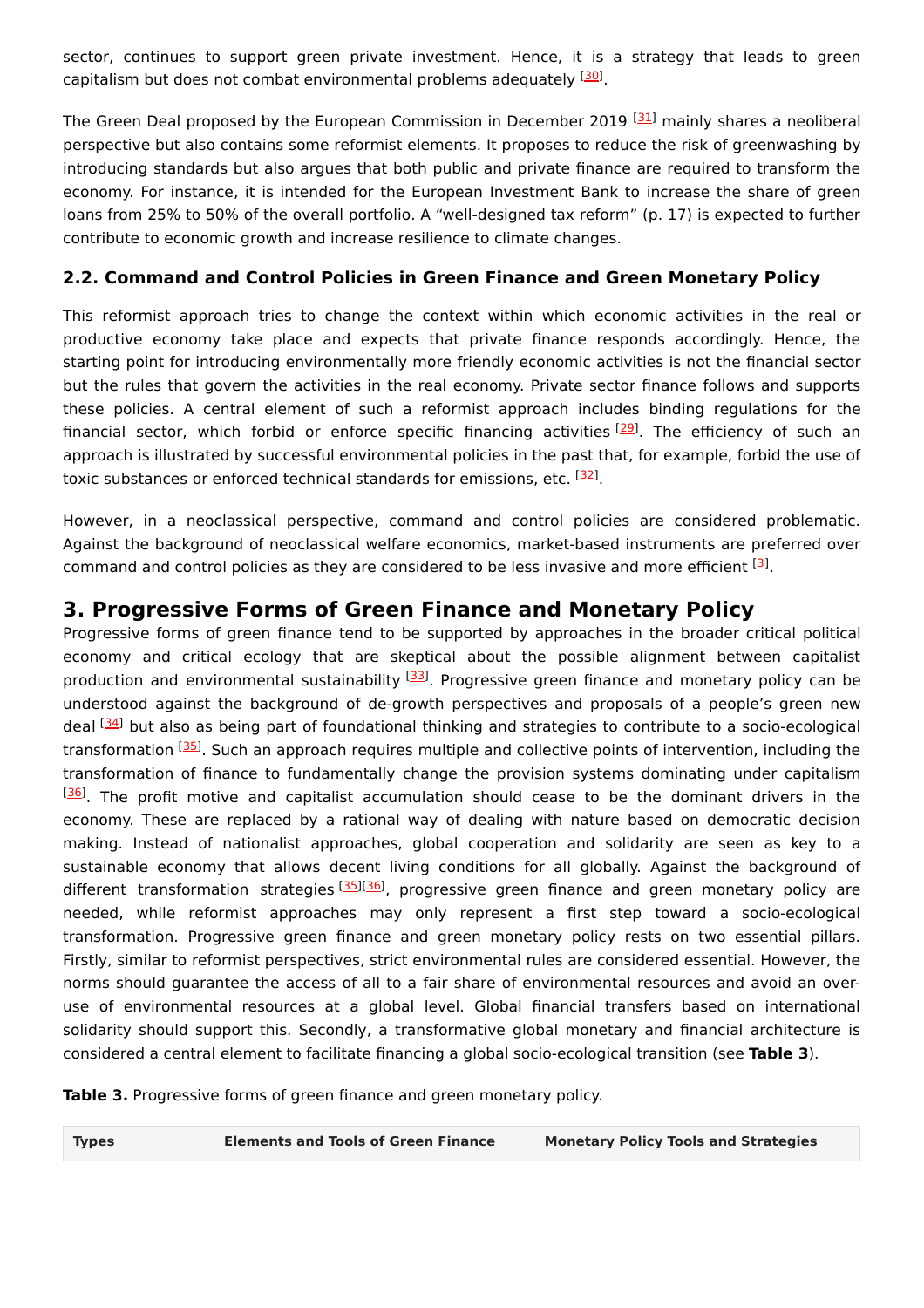| <b>Types</b>                                                                              | <b>Elements and Tools of Green Finance</b>                                                                                                                                                                                                                                                                                                                                                                                                                                                             | <b>Monetary Policy Tools and Strategies</b>                                                                                                                                                                                                                                                                                                                                          |
|-------------------------------------------------------------------------------------------|--------------------------------------------------------------------------------------------------------------------------------------------------------------------------------------------------------------------------------------------------------------------------------------------------------------------------------------------------------------------------------------------------------------------------------------------------------------------------------------------------------|--------------------------------------------------------------------------------------------------------------------------------------------------------------------------------------------------------------------------------------------------------------------------------------------------------------------------------------------------------------------------------------|
| Individual rights<br>and caps and<br>global financial<br>transfers based on<br>solidarity | • finance supports global sustainable<br>welfare<br>• role of private financial markets and<br>institutions is limited<br>• expand and transform debt-for-nature<br>swaps into more powerful tools<br>• international measures of financial<br>redistribution to assure adequate<br>access to natural resources for all and<br>to reach environmental goals<br>· socio-ecological transformation of<br>production on a systemic level is<br>subject to global democratic decision-<br>making processes | • monetary policy supports the goal of<br>global sustainable welfare by<br>providing resources accordingly                                                                                                                                                                                                                                                                           |
| Transformative<br>global monetary<br>and financial<br>architecture                        | • new global financial architecture<br>based on solidarity that avoids<br>international debt and economic<br>dependence<br>• implement global governance<br>structures to transform the economic<br>system                                                                                                                                                                                                                                                                                             | • international monetary policy<br>coordination supporting domestic<br>policies, particularly in weaker<br>countries<br>• creation of an international public<br>digital currency to anchor the financial<br>system and reduce global currency<br>hierarchies and asymmetries<br>• control of private global capital flows<br>and global monetary cooperation<br>based on solidarity |

## **3.1. Individual Rights and Caps and Global Financial Transfers Based on Solidarity**

In such a progressive perspective, finance must support global sustainable welfare <a>[[37](#page-8-7)]</a>. This implies that access to sufficient natural resources (goods, services) must be guaranteed for all globally. A decommodified provision of essential goods is suggested. In order to avoid a global over-use of natural resources and related negative consequences such as global warming and the loss of biodiversity, this perspective suggests limiting the over-use of natural resources by a small share of wealthy people. Moreover, this requires the reorganization of production on a systemic level, such as the implementation of a globally sustainable agriculture and other provision systems [\[36\]](#page-8-6). The definition of these individual rights and caps and the specific way of reorganizing global production should be subject to (global) democratic decision-making processes <a>[[32](#page-8-2)]</a>. In order to compensate for global economic inequalities, it is necessary to implement a global system of financial transfers that guarantees that all, including the poor in the global South, have access to necessary goods. Monetary policy supports sustainable welfare in general and these global arrangements by providing resources and infrastructure accordingly.

The debt-for-nature transactions are an important example of such an approach. The first attempts of such a strategy date back to the late 1980s. They involve forgiving (part of) foreign debt obligations and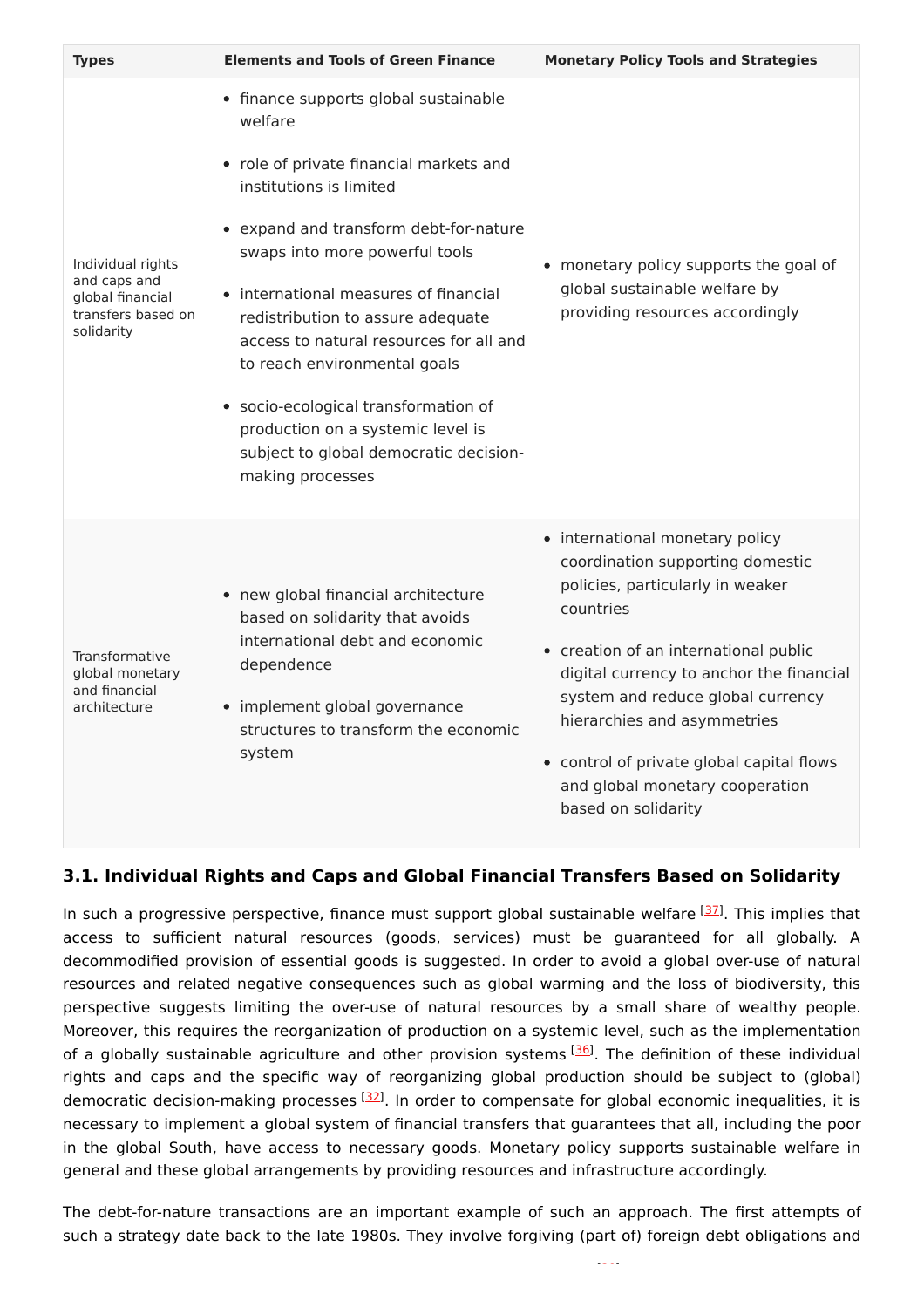allowing debtor nations to use the funds for environmental purposes [\[38](#page-8-8)]. More recently, debt-for-nature swaps were re-proposed within the context of the Chinese Belt and Road Initiative (BRI) [\[39](#page-8-9)]. Under progressive green finance, such transactions could reduce the foreign debt dependence and simultaneously contribute to reach environmental goals. While debt-for-nature transactions are an important first step, they could be expanded to transfer additional financial resources beyond a reduction of debt to the global South. Monetary policy provides a global institutional setting in order to achieve the goal of sustainable welfare by providing resources accordingly.

#### **3.2. Transformative Global Monetary and Financial Architecture**

Historical analysis shows that monetary policy can be deployed for purposes other than targeting inflation. Monetary policy potentially also has more instruments and power to pursue social goals than is commonly assumed <sup>[[40](#page-8-10)]</sup>. In a progressive approach, the power of central banking and monetary policy should, therefore, be used. Progressive green monetary policy builds on reformist strategies but goes substantially beyond them. In particular, the international dimension of money is important.

The global financial architecture should support the goal of sustainable welfare and restrict private capital flows where needed. It should also establish international measures of redistribution to assure adequate access to natural resources for all. This means that we should abandon the mechanism of the current international financial system, which, thanks to debt relations and financial dependency, contributes to a drain of financial (and environmental) resources from the global South to the global North [\[41](#page-8-11)][\[42](#page-8-12)]. An alternative global monetary architecture should be implemented that avoids the problems of a global currency hierarchy that fosters a flow of natural resources from the global South to the global North . [[43](#page-8-13)][\[41\]](#page-8-11)

International monetary policy coordination based on solidarity is, therefore, essential in a progressive strategy. Departing from the dollar-centered global currency hierarchy and the implementation of a genuine global currency that systematically favors poorer countries is considered crucial. This could be inspired by Keynes' original Bancor proposal but goes substantially beyond it. It implies that global capital flows should be systematically controlled, and the global monetary architecture should support domestic policies <sup>[[44\]](#page-8-14)</sup>. This would be an important precondition for the implementation of sustainable welfare. However, mechanisms of global cooperation are essential. Potentially, the recent proposals by the Bank for International Settlements (BIS)<sup>[[45\]](#page-8-15)</sup> and the People's bank of China towards a global central bank digital currency (CBDC) may lead to a revolution in the global monetary architecture. In the current form, the instruments can be classified as reformist. However, they have the potential to become progressive. The BIS and the People's Bank of China [\[46](#page-8-16)] have cooperated with the central banks of Hong Kong, the United Arab Emirates and Thailand and the BIS Innovation Hub in Hong Kong on a multiple CBDC (m-CBDC) project. The dominance of a single national currency at the global level could end. This would allow for a more symmetric global monetary regime. The specific features of such a global (public) digital currency would enable very specific interventions and, at a global level, would facilitate access to and control of environmental resources. Hence, democratically controlled and based on global solidarity, such a measure and a new global monetary and financial architecture could be a powerful instrument of progressive monetary policy and support progressive finance. However, it is to be seen whether m-CBDC or a similar initiative will develop into this progressive direction.

Such far-reaching reforms of the global financial system and the global monetary regime are considered at odds with a traditional neoclassical perspective on monetary policy that focuses mainly on price stability and see a very limited role of money for the economy.

#### **References**

<span id="page-6-0"></span><sup>1.</sup> Harvey, D. A Brief History of Neoliberalism; Oxford University Press: Oxford, UK, 2005.

<span id="page-6-1"></span><sup>2.</sup> Bruff, I. Neoliberalism and authoritarianism. In Handbook of Neoliberalism; Routledge: London, UK, 2016; pp. 135–145.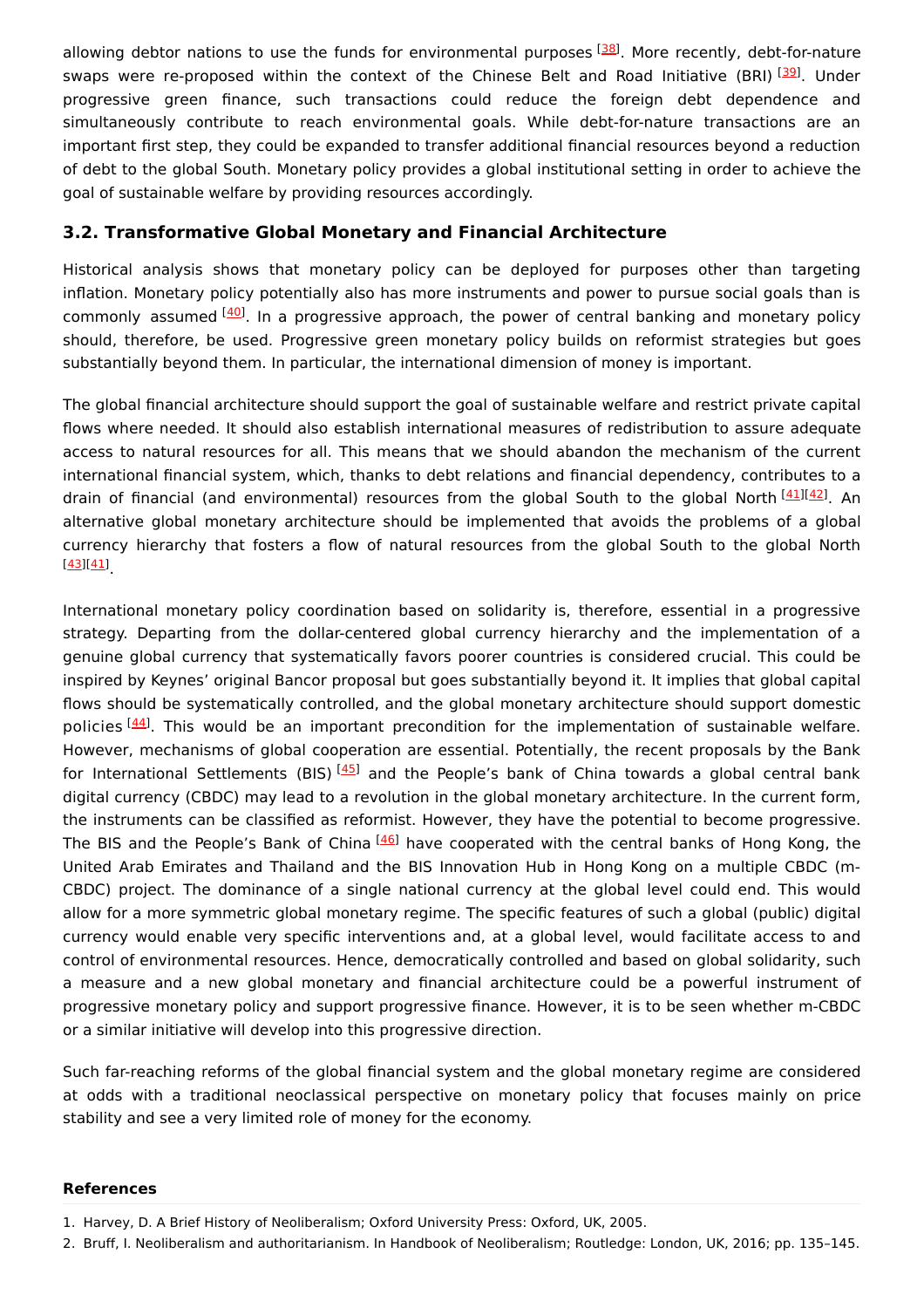- <span id="page-7-0"></span>3. Anderson, D.A. Environmental Economics and Natural Resource Management; Routledge: London, UK, 2019.
- <span id="page-7-1"></span>4. Fink, L.A.; A Fundamental Reshaping of Finance. Larry Fink's 2020 Letter to CEOs. Available online: https://www.blackrock.com/corporate/investor-relations/2020-larry-fink-ceo-letter (accessed on 11 July 2021).
- <span id="page-7-2"></span>5. European Banking Authority (EBA). Action Plan on Sustainable Finance. 2019. Available online: https://eba.europa.eu/sites/default/documents/files/document\_library//EBA%20Action%20plan%20on%20sustainable% 20finance.pdf (accessed on 11 January 2020).
- <span id="page-7-3"></span>6. Christophers, B. Climate Change and Financial Instability: Risk Disclosure and the Problematics of Neoliberal Governance. Ann. Am. Assoc. Geogr. 2017, 107, 1108–1127.
- <span id="page-7-4"></span>7. Fama, E.F. Efficient Capital Markets: A Review of Theory and Empirical Work. J. Financ. 1970, 25, 383–417.
- <span id="page-7-5"></span>8. Luo, H.A.; Balvers, R.J. Social Screens and Systematic Investor Boycott Risk. J. Financ. Quant. Anal. 2017, 52, 365–399.
- <span id="page-7-6"></span>9. IMF. Global Financial Stability Report. Lower for Longer; IMF: Washington, DC, USA, 2019.
- <span id="page-7-7"></span>10. Kölbel, J.F.; Heeb, F.; Paetzold, F.; Busch, T. Can Sustainable Investing Save the World? Reviewing the Mechanisms of Investor Impact. Organ. Environ. 2020, 33, 554–574.
- <span id="page-7-8"></span>11. Weber, O.; ElAlfy, A. The development of green finance by sector. In the Rise of Green Finance in Europe. Opportunities and challenges for Issuers, Investors and Makretplaces; Migliorelli, M., Dessertine, P., Eds.; Palgrave Macmillan: London, UK, 2019; pp. 53–78.
- <span id="page-7-9"></span>12. Berensmann, K.; Lindenberg, N.; Green Finance: Actors, Challenges and Policy Recommendations. German Development Institute/Deutsches Institut für Entwicklungspolitik (DIE) Briefing Paper 2016, 23. Available online: https://www.die-gdi.de/briefing-paper/article/green-finance-actors-challenges-and-policy-recommendations/ (accessed on 25 July 2021).
- <span id="page-7-10"></span>13. Harris, J.M.; Roach, B. Environmental and Natural Resource Economics: A Contemporary Approach; Routledge: London, UK, 2017.
- <span id="page-7-11"></span>14. Dang, D. Can environmental subsidies promote the green investment of enterprises? Mod. Econ. 2020, 11, 109.
- <span id="page-7-12"></span>15. Eichner, T.; Runkel, M. Subsidizing renewable energy under capital mobility. J. Public Econ. 2014, 117, 50–59.
- <span id="page-7-13"></span>16. Dafermos, Y.; Gabor, D.; Michell, J. The Wall Street Consensus in pandemic times: What does it mean for climatealigned development? Can. J. Dev. Stud./Rev. Can. D'études Du Développement 2021, 42, 238–251.
- <span id="page-7-14"></span>17. Taghizadeh-Hesary, F.; Yoshino, N. The way to induce private participation in green finance and investment. Finance Res. Lett. 2019, 31, 98–103.
- <span id="page-7-15"></span>18. Claar, S. Green Finance and Transnational Capitalist Classes—Tracing Vested Capital Interests in Renewalbe Energy Investments in South Africa. J. Für Entwickl. 2020, 36, 110–128.
- <span id="page-7-16"></span>19. Campiglio, E.; Dafermos, Y.; Monnin, P.; Ryan-Collins, J.; Schotten, G.; Tanaka, M. Climate change challenges for central banks and financial regulators. Nat. Clim. Chang. 2018, 8, 462–468.
- <span id="page-7-17"></span>20. Papoutsi, M.; Piazzesi, M.; Schneider, M. How Unconventional is Green Monetary Policy; Working Paper: Stanford University. Available online: https://web.stanford.edu/~piazzesi/How\_unconventional\_is\_green\_monetary\_policy.pdf (accessed on 7 May 2021).
- <span id="page-7-18"></span>21. Ferrari, A.; Nispi Landi, V. Whatever it takes to save the planet? Central banks and unconventional green policy. Central Banks and Unconventional Green Policy (15 February 2021). Bank of Italy Temi di Discussione (Working Paper) No 2021, 1320. Available online: https://www.bancaditalia.it/pubblicazioni/temi-discussione/2021/2021- 1320/index.html?com.dotmarketing.htmlpage.language=1 (accessed on 29 July 2021).
- <span id="page-7-19"></span>22. Nedopil, C.; Dordi, T.; Weber, O. The Nature of Global Green Finance Standards—Evolution, Differences, and Three Models. Sustainability 2021, 13, 3723.
- <span id="page-7-20"></span>23. European Investment Bank and Green Finance Committee of China Society for Finance and Banking (EIB and GFC) The Need for a Common Language in Green Finance; European Investment Ban. Available online: https://www.eib.org/attachments/press/white-paper-green-finance-common-language-eib-and-green-financecommittee.pdf (accessed on 11 October 2018).
- <span id="page-7-21"></span>24. Regulation (EU) No 2019/2088 of the European Parliament and of the Council of 18 June 2020 on the Establishment of a Framework to Facilitate Sustainable Investment, and Amending Regulation (EU) 2019/2088 (EU Taxonomy Climate Delegation Act). Available online: https://eur-lex.europa.eu/legal-content/EN/TXT/?uri=CELEX%3A32020R0852 (accessed on 8 July 2021).
- <span id="page-7-22"></span>25. Castro, C.J. Sustainable development: Mainstream and critical perspectives. Organ. Environ. 2004, 17, 195–225.
- <span id="page-7-23"></span>26. Douai, A.; Mearman, A.; Negru, I. Prospects for a heterodox economics of the environment and sustainability. Camb. J. Econ. 2012, 36, 1019–1032.
- <span id="page-7-24"></span>27. Gallagher, K.P.; Kozul-Wright, R. A New Multilateralism for Shared Prosperity: Geneva Principles for a Global Green New Deal; Boston University Global Development Policy Center and UNCTAD: Boston, MA, USA; Geneva, Switzerland, 2019.
- <span id="page-7-25"></span>28. Semmler, W.; Braga, J.P.; Lichtenberger, A.; Toure, M.; Hayde, E. Fiscal Policies for a Low-Carbon Economy; World Bank: Washington, DC, USA, 2021.
- <span id="page-7-26"></span>29. Reyes, O. Change Finance, Not the Climate; Trans National Institue/Institute for Policy Studies: Amsterdam, The Netherlands; Washington, DC, USA, 2020.